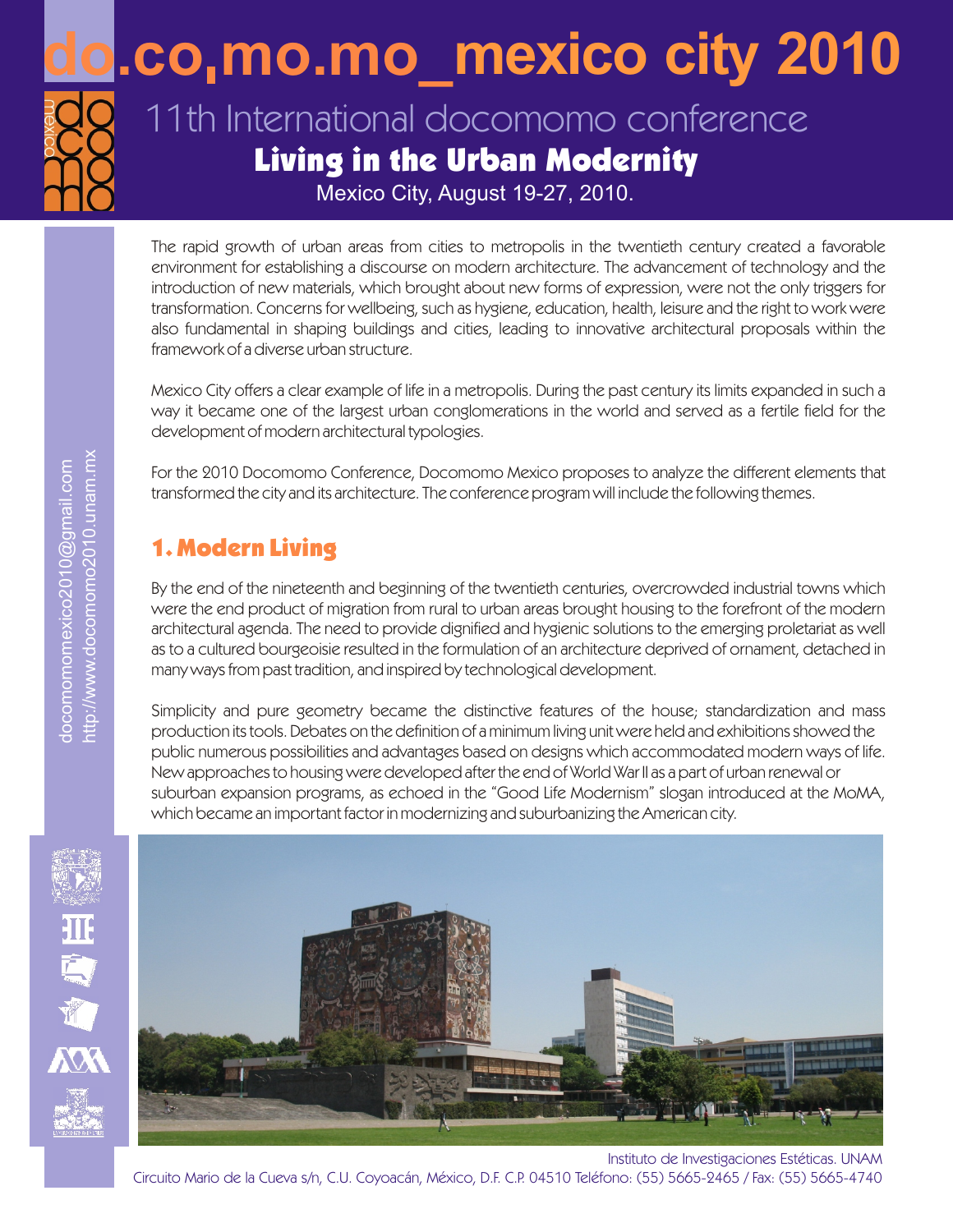# **d.co,mo.mo\_mexico city 2010**



The aim of this theme is to discuss the relevance of housing in the configuration of modern society. Selfcontained houses and multi-family units, working class developments and bourgeois houses were all part of the same enterprise. Case-study analysis and archival documentation, conservation proposals, philosophical conceptions, and the political implications of housing, including formal and functional responses to specific programs are some of the topics to be considered.

## 2. Civic and Social Infrastructure

With the expansion of cities, technological advancement, and the transformation of the way of life, infrastructure requirements became essential to meet the demands of society. Planning and the implementation of social infrastructure became banners for wider national development policies and the resulting buildings and complexes acquired a strong urban presence. Governments expanded their network of public institutions from legislative palaces, embassies and town-halls to entire districts where political power was concentrated. The private sector also generated new architectural typologies. Health, educational, cultural and recreational facilities proliferated in the modern city and became pivots for further growth.

Numerous competitions and specific commissions were drawn to solve new architectural programs, transforming isolated initiatives into large multi-functional complexes. The relevance of civic and social infrastructures as products of modernity can only be appraised through careful analysis of the distinct circumstances in which they were completed, including their socio-political and economical framework, the ideology present in their designs, and the urban significance of their architectural contributions, both for large scale urban compounds and smaller particular buildings. Submissions for this theme should consider such aspects, as well as proposals for their conservation, rehabilitation or recycling.

## 3. The Modern City

The early decades of the twentieth century witnessed intense theoretical debates regarding the future of the built environment. 'Ideal' cities foresaw the predominance of technological progress as a guiding principle for new design vocabulary. Cities also needed to accommodate a growing number of inhabitants and create proper conditions for their wellbeing. Analysis of urban densities, functional distribution and housing were also topics of the interwar period; from partial interventions in existing areas to the completion of town projects, the modern city began to take shape.

The aftermath of World War II raised questions concerning the validity of previous solutions for urban growth, which were deemed impersonal and standardized. New alternatives for the reconstruction of devastated zones became increasingly inspired on the principles of the Modern Movement.

This section aims to reevaluate the achievements and failures of urban modernities around the globe from various disciplinary perspectives, including architecture and planning, urban studies, conservation, and social studies. Papers dealing with specific examples of planning or implementation of modern cities and neighborhoods, their response to the community, the political implications of urbanism, and the preservation and future of existing modern urban developments will be considered.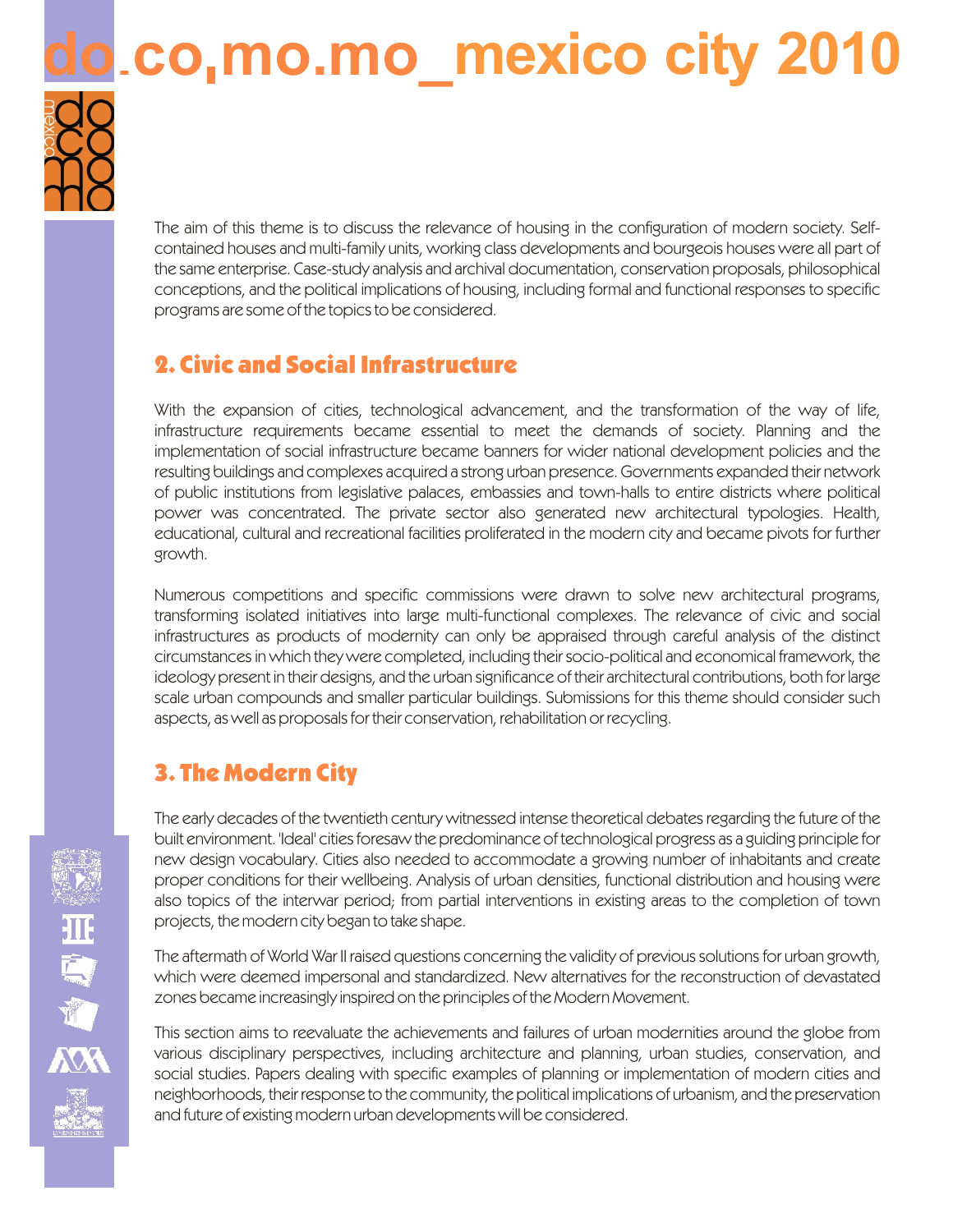## **d.co.mo.mo\_mexico city 2010**



## 4. Technology for a Modern Habitat

Based on the technological advances of the nineteenth century, the modern movement broke away from traditional concepts of space and planning, and introduced new building techniques and materials to achieve architecture's new role in social reform. Technology was not only the means to achieve practical solutions but an intrinsic component of the modern ideology. With the global translation of the modern movement, local conditions of climate, topography, and material resources resulted in specific local responses. These local manifestations of modernism were many and diverse.

The very essence of the modern movement deeply challenges the possibilities of its restoration: not only was the intended lifespan of modern buildings often abridged by the technical limitations of new materials and construction methods, but modernity's call for progress made the durability of buildings a relative concept altogether. Therefore, conservation approaches must deal with the physical deterioration of modern buildings while assessing the extent to which replacement materials may adopt or retain the symbolic qualities originally associated to these buildings.

Characteristics of the modern movement, such as technical innovation and functionalism, have created some unique conservation challenges, both philosophical and technical, which have been central to Docomomo discussion for many years now. This session seeks papers dealing with the philosophical and practical aspects specific to the conservation of modern movement buildings and structures. Of interest are new repair approaches or new technologies including the adaptation of modern buildings to meet new standards of environmental performance being developed to meet sustainability targets.

## 5. The University City

Throughout the twentieth century, the development of facilities for higher education became both an important factor in the political agenda of many governments and a cause for urban development. From specific interventions in traditional campuses to entire university cities, architects experimented with the latest thinking on planning, technological advancement, materials and forms. New ideals for planning and architecture welcomed the integration of major artworks; sculpture, mosaics, murals and landscaping, which provided each campus with its own distinct identity. University buildings became statements of progress, cultural growth and social interaction, and later, they were also the silent witnesses of the social transformation of the sixties.

The campus of the National University of Mexico (UNAM) will be the venue for the XI DOCOMOMO International Conference and as such the significance of modern universities around the world will be explored as a new and distinct urban model, developing an artistic and architectural language which represents the social and political ideals of the time and the role of education in social reform.

This section will discuss topics related to the modern university campus and its political, social, planning and architectural development. Papers exploring the challenges of conserving the integrity of these large-scale complexes and their rich repository of buildings, artworks and designed landscapes, or dealing with individual aspects of these issues are invited.